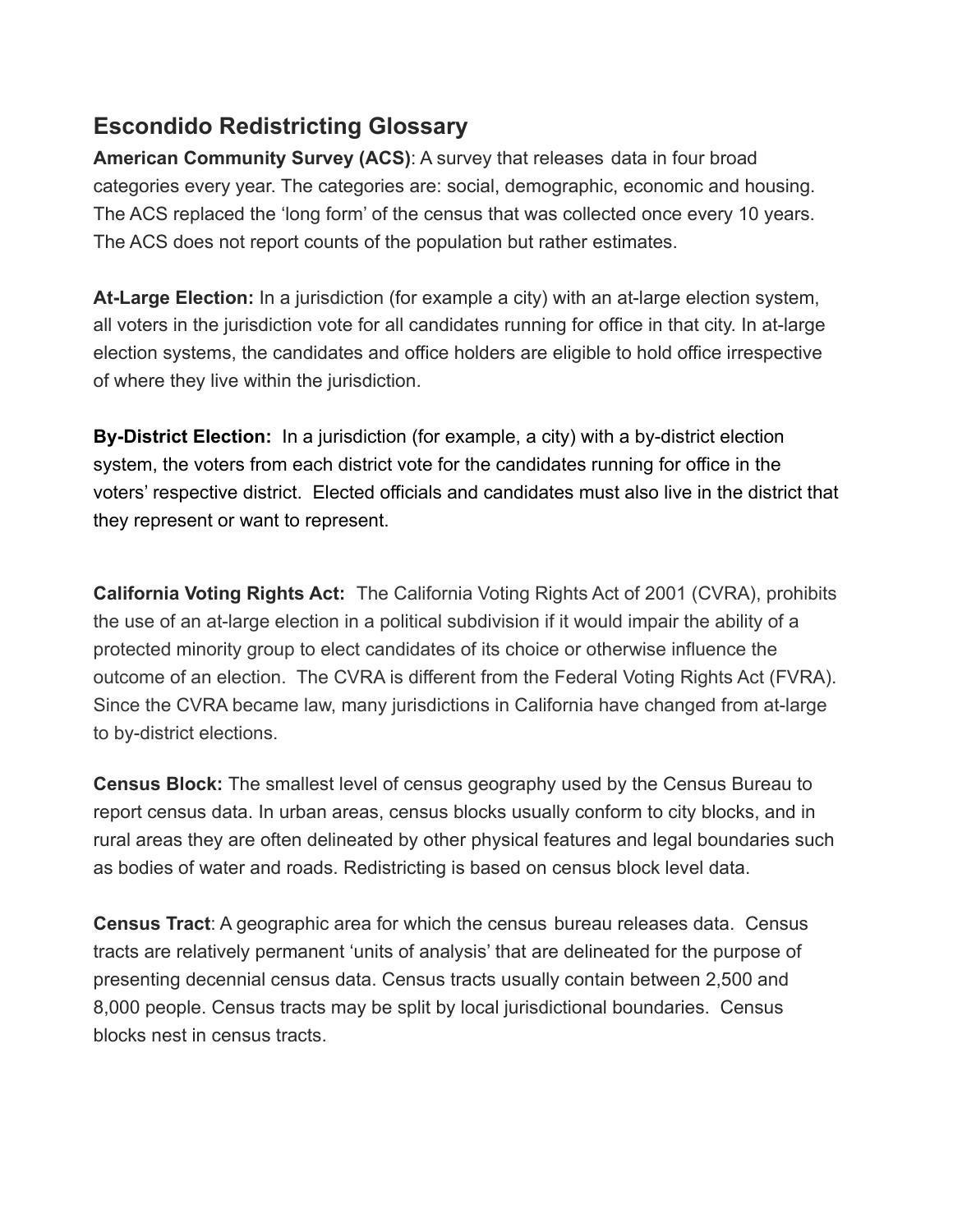**Citizen Voting Age Population (CVAP)**: A variable collected by the American Community Survey that is used in Voting Rights Act assessments. The population that is 18 years and older and a citizen of the United States.

**Community of Interest**: Group of people with one or more specific common interests. For redistricting, communities of interest are defined geographically based on where people with common interests live.

**Compactness**: Compactness often refers to a district's shape and contours, focusing on how closely a district's borders resemble a circle or square. When a district has 'tentacles' or oddly shaped borders, it is often said to be non-compact. In California, compactness in redistricting is defined as 'not bypassing nearby population' when constructing districts.

**Contiguous OR Contiguity**: A contiguous district is one in which all parts are geographically connected to each other in some way. Within a contiguous district, one may travel from any location to any other location without crossing the district boundary. Some districts are "water-contiguous" which means that islands have to be connected to the mainland; others are contiguous via a bridge. Drawing contiguous districts is applying the criterion of 'contiguity.' If districts are only connected at one point, they are not considered contiguous.

**Cracking**: A term used in Voting Rights that describes splitting significantly sized racial or ethnic communities into multiple districts, rather than keeping them together. Cracking is a particular problem when the division prevents the community from electing a candidate of its choice because it constitutes too small a portion of the electorate in the multiple districts.

**Criteria for Redistricting**: Rules established in the law that the redistricting body must follow when drawing electoral district boundaries. For example, one criterion is that districts have reasonably equal populations.

**Deviation**: The difference between the total population of the district and the ideal population of the district.

**Districting:** The process of creating equally populated electoral districts by using various criteria (such as Communities of Interest). In districting, electoral districts are created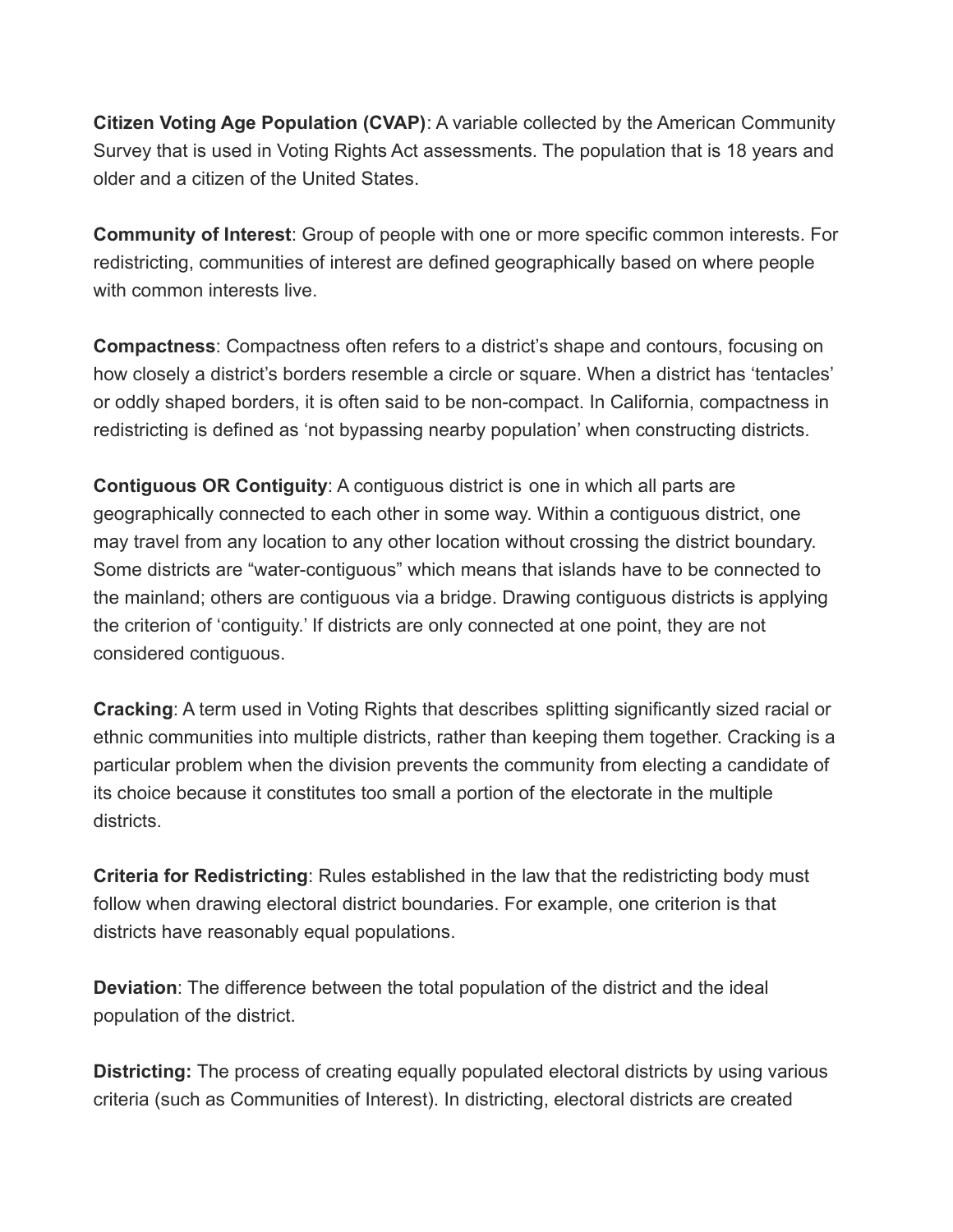"from scratch" in a jurisdiction (a city for example) that does not currently have districts. Jurisdictions that do not have districts have "at-large" elections. Jurisdiction with districts redraw or adjust them (usually) every ten years after the release of the new census data to equalize the populations again. That process is called redistricting.

**Equivalency File**: A GIS file that shows the relationship between two geographic units. In redistricting, this file usually lists each census block in the dataset and indicates which district each block belongs to. The collection of block assignments is read by GIS software and displayed as district lines.

**Geographic Information Systems (GIS) Software**: A computer program for capturing, storing, checking, integrating, manipulating, analyzing and displaying data related to positions on the Earth's surface. Examples of commonly used GIS software include Google Earth, ArcGIS, Maptitude and MapInfo.

**Ideal Population:** The total population for the jurisdiction as reported by the Census P.L 94-171 dataset divided by the number of districts. The ideal population is the number of people that each district should contain when the redistricting process is complete.

**Map layer(s):** GIS term for spatial/geographic data files as they are displayed by GIS software. Map layers may display attribute data. The term 'map layer' is sometimes used interchangeably with 'spatial file' and 'GIS data file.'

**Packing:** A term used in Voting Rights that describes over-concentrating a significantly sized racial or ethnic community within one district when it could have been allocated between two or more districts in which would have had the ability to elect a candidate of its choice. Packing is a problem because over-concentrating a community in one district reduces or dilutes its ability to achieve fair representation in the legislative body in general.

**Racially polarized voting (RPV) or racial bloc voting:** Racially polarized voting occurs when voters of different races as a group tend to vote for different candidates. For example, in an area where white voters tend to vote against the candidates for which Asian American voters cast their ballots, racially polarized voting is present.

**Reasonably Equal Population**: The redistricting criterion that implements the one-person, one-vote concept derived from the 14th Amendment to the US Constitution.